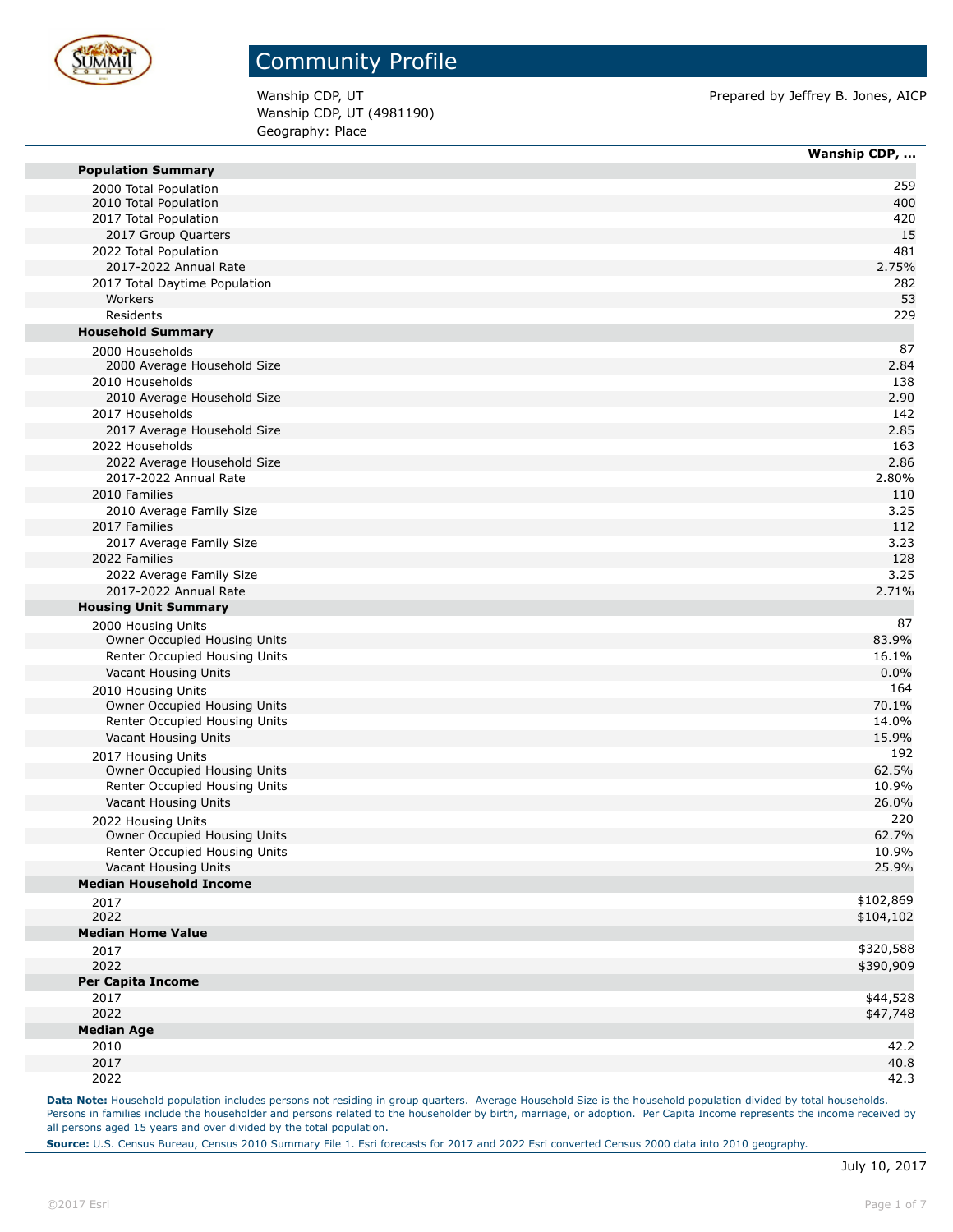

Wanship CDP, UT (4981190) Geography: Place

Wanship CDP, UT **Prepared by Jeffrey B. Jones, AICP** 

|                                            | Wanship CDP, |
|--------------------------------------------|--------------|
| 2017 Households by Income                  |              |
| Household Income Base                      | 140          |
| $<$ \$15,000                               | 3.6%         |
| \$15,000 - \$24,999                        | 2.9%         |
| \$25,000 - \$34,999                        | 4.3%         |
| \$35,000 - \$49,999                        | 7.1%         |
| \$50,000 - \$74,999                        | 14.3%        |
| \$75,000 - \$99,999                        | 15.7%        |
| \$100,000 - \$149,999                      | 23.6%        |
| \$150,000 - \$199,999                      | 14.3%        |
| $$200,000+$                                | 14.3%        |
| Average Household Income                   | \$129,707    |
| 2022 Households by Income                  |              |
| Household Income Base                      | 162          |
| $<$ \$15,000                               | 3.1%         |
| $$15,000 - $24,999$                        | 2.5%         |
| \$25,000 - \$34,999                        | 3.1%         |
| \$35,000 - \$49,999                        | 5.6%         |
| \$50,000 - \$74,999                        | 15.4%        |
| \$75,000 - \$99,999                        | 17.3%        |
| $$100,000 - $149,999$                      | 24.1%        |
| \$150,000 - \$199,999                      | 14.2%        |
| \$200,000+                                 | 14.8%        |
| Average Household Income                   | \$138,357    |
| 2017 Owner Occupied Housing Units by Value |              |
| Total                                      | 119          |
| $<$ \$50,000                               | 2.5%         |
| \$50,000 - \$99,999                        | 0.0%         |
| \$100,000 - \$149,999                      | 1.7%         |
| \$150,000 - \$199,999                      | 12.6%        |
| \$200,000 - \$249,999                      | 13.4%        |
| \$250,000 - \$299,999                      | 16.8%        |
| \$300,000 - \$399,999                      | 14.3%        |
| \$400,000 - \$499,999                      | 14.3%        |
| \$500,000 - \$749,999                      | 7.6%         |
| \$750,000 - \$999,999                      | 6.7%         |
| $$1,000,000 +$                             | 10.1%        |
| Average Home Value                         | \$447,689    |
| 2022 Owner Occupied Housing Units by Value |              |
| Total                                      | 138          |
| $<$ \$50,000                               | 1.4%         |
| \$50,000 - \$99,999                        | 0.0%         |
| \$100,000 - \$149,999                      | 1.4%         |
| \$150,000 - \$199,999                      | 7.2%         |
| \$200,000 - \$249,999                      | 8.0%         |
| \$250,000 - \$299,999                      | 17.4%        |
| \$300,000 - \$399,999                      | 15.9%        |
| \$400,000 - \$499,999                      | 16.7%        |
| \$500,000 - \$749,999                      | 10.1%        |
| \$750,000 - \$999,999                      | 8.7%         |
| $$1,000,000 +$                             | 13.0%        |
| Average Home Value                         | \$513,949    |
|                                            |              |

Data Note: Income represents the preceding year, expressed in current dollars. Household income includes wage and salary earnings, interest dividends, net rents, pensions, SSI and welfare payments, child support, and alimony. **Source:** U.S. Census Bureau, Census 2010 Summary File 1. Esri forecasts for 2017 and 2022 Esri converted Census 2000 data into 2010 geography.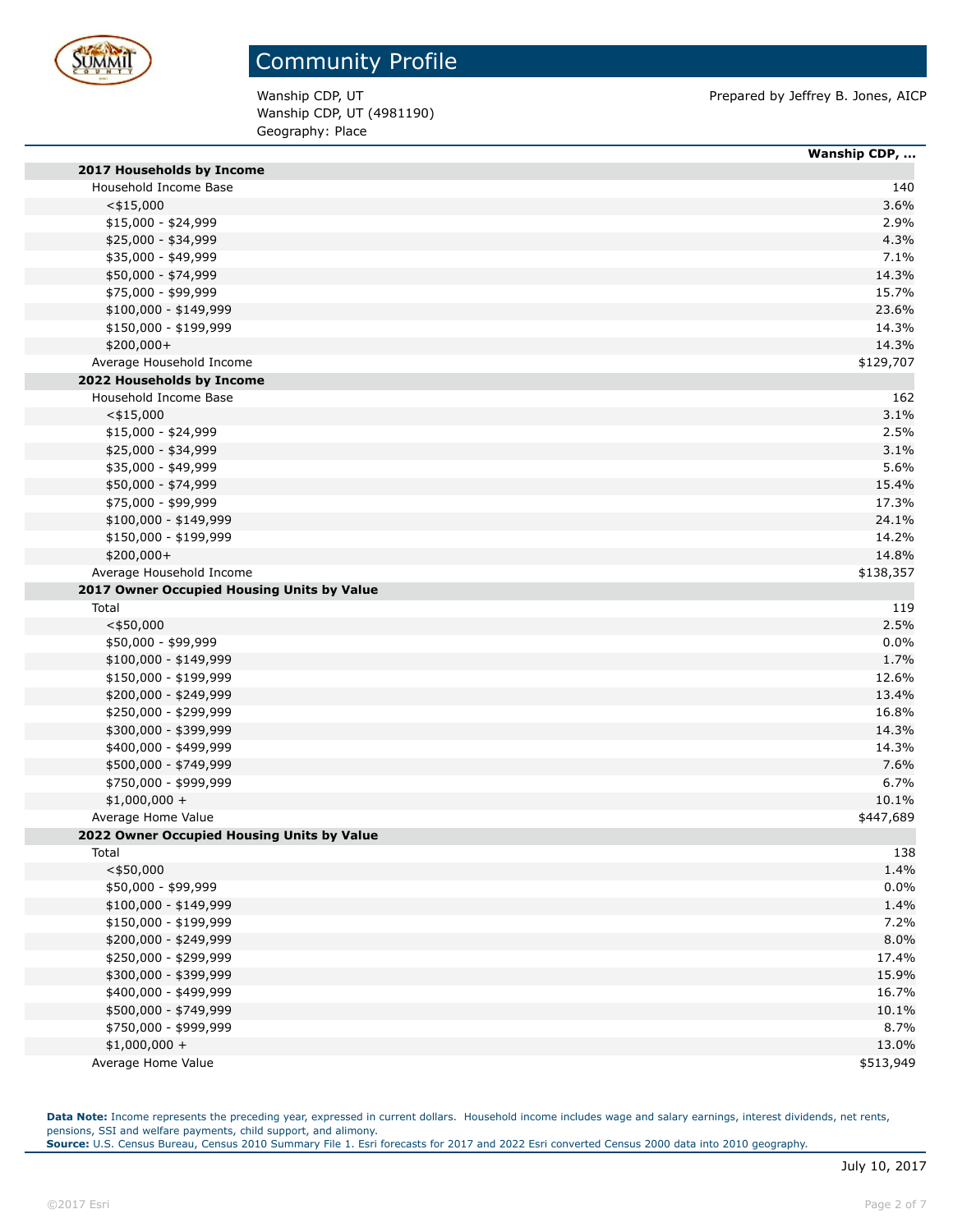

Wanship CDP, UT (4981190) Geography: Place

Wanship CDP, UT **Prepared by Jeffrey B. Jones, AICP** 

|                               | Wanship CDP, |
|-------------------------------|--------------|
| 2010 Population by Age        |              |
| Total                         | 400          |
| $0 - 4$                       | 8.2%         |
| $5 - 9$                       | 7.0%         |
| $10 - 14$                     | 5.8%         |
| $15 - 24$                     | 15.0%        |
| $25 - 34$                     | 8.2%         |
| $35 - 44$                     | 9.0%         |
| $45 - 54$                     | 20.0%        |
| $55 - 64$                     | 13.5%        |
| $65 - 74$                     | 7.8%         |
| 75 - 84                       | 4.2%         |
| $85 +$                        | 1.2%         |
| $18 +$                        | 74.2%        |
| 2017 Population by Age        |              |
| Total                         | 418          |
| $0 - 4$                       | 6.0%         |
| $5 - 9$                       | 7.4%         |
| $10 - 14$                     | 8.4%         |
| $15 - 24$                     | 11.0%        |
| $25 - 34$                     | 10.5%        |
| $35 - 44$                     | 11.5%        |
| $45 - 54$                     | 15.1%        |
| $55 - 64$                     | 16.3%        |
| $65 - 74$                     | 9.1%         |
| 75 - 84                       | 3.8%         |
| $85 +$                        | 1.0%         |
| $18 +$                        | 74.2%        |
| 2022 Population by Age        |              |
| Total                         | 481          |
| $0 - 4$                       | 5.6%         |
| $5 - 9$                       | 6.4%         |
| $10 - 14$                     | 7.9%         |
| $15 - 24$                     | 11.0%        |
| $25 - 34$                     | 9.8%         |
| $35 - 44$                     | 12.7%        |
| $45 - 54$                     | 12.7%        |
| $55 - 64$                     | 15.6%        |
| $65 - 74$                     | 11.9%        |
| 75 - 84                       | 5.2%         |
| $85 +$                        | 1.2%         |
| $18 +$                        | 75.3%        |
| <b>2010 Population by Sex</b> |              |
| Males                         | 197          |
| Females                       | 203          |
| 2017 Population by Sex        |              |
| Males                         | 212          |
| Females                       |              |
|                               | 206          |
| 2022 Population by Sex        |              |
| Males                         | 242          |
| Females                       | 239          |

**Source:** U.S. Census Bureau, Census 2010 Summary File 1. Esri forecasts for 2017 and 2022 Esri converted Census 2000 data into 2010 geography.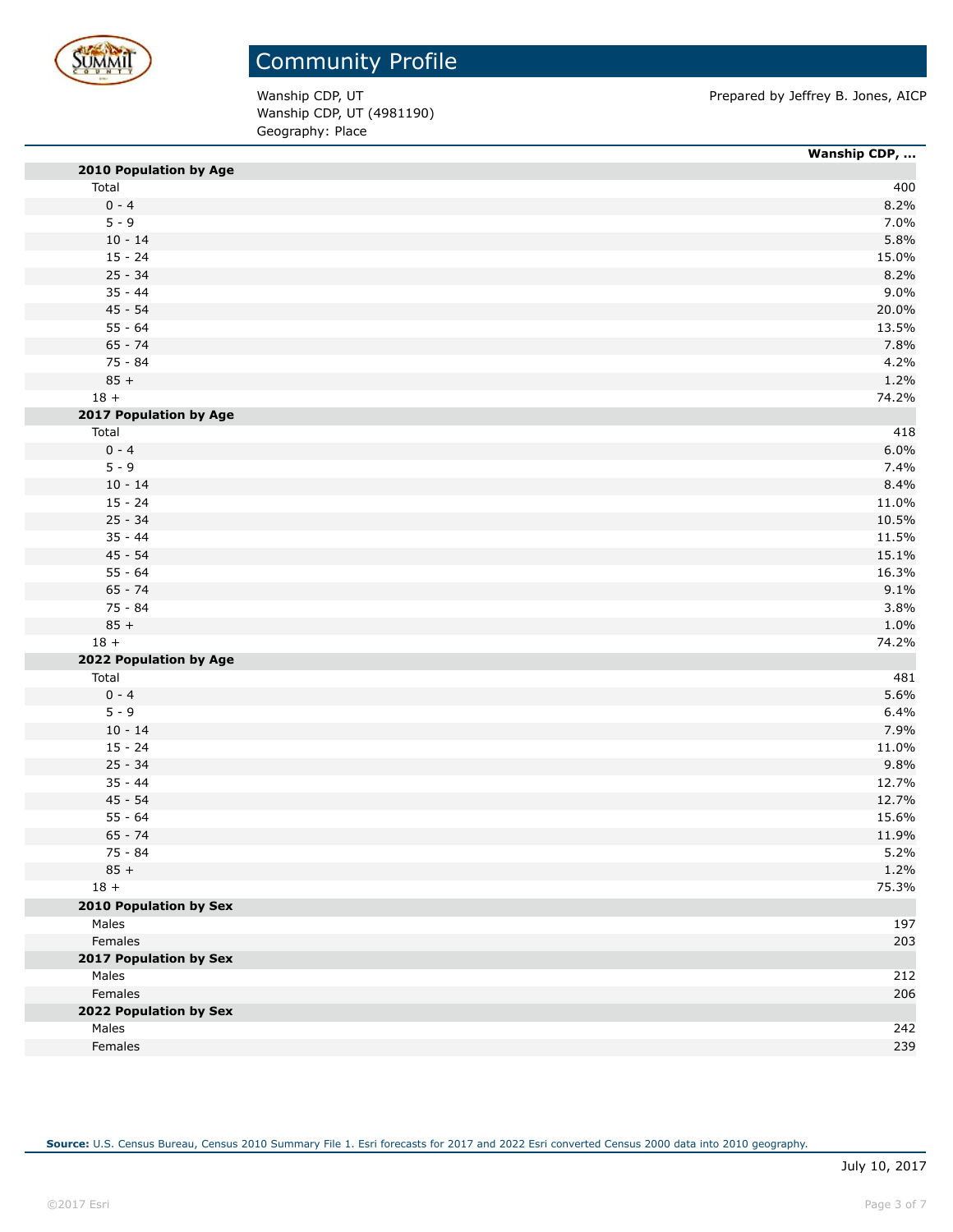

# Community Profile

Wanship CDP, UT (4981190) Geography: Place

Wanship CDP, UT **Prepared by Jeffrey B. Jones, AICP** 

L,

|                                                    | Wanship CDP, |
|----------------------------------------------------|--------------|
| 2010 Population by Race/Ethnicity                  |              |
| Total                                              | 400          |
| White Alone                                        | 91.5%        |
| <b>Black Alone</b>                                 | 0.0%         |
| American Indian Alone                              | 0.2%         |
| Asian Alone                                        | 0.0%         |
| Pacific Islander Alone                             | 0.0%         |
| Some Other Race Alone                              | 6.0%         |
| Two or More Races                                  | 2.2%         |
| Hispanic Origin                                    | 8.8%         |
| Diversity Index                                    | 29.6         |
| 2017 Population by Race/Ethnicity                  |              |
| Total                                              | 419          |
| White Alone                                        | 91.9%        |
| <b>Black Alone</b>                                 | 0.5%         |
| American Indian Alone                              | 1.0%         |
| Asian Alone                                        | 0.7%         |
| Pacific Islander Alone                             | 0.0%         |
| Some Other Race Alone                              | 2.4%         |
| Two or More Races                                  | 3.6%         |
| Hispanic Origin                                    | 4.8%         |
| Diversity Index                                    | 23.6         |
| 2022 Population by Race/Ethnicity                  |              |
| Total                                              | 480          |
| White Alone                                        | 90.8%        |
| <b>Black Alone</b>                                 | 0.6%         |
| American Indian Alone                              | 0.8%         |
| Asian Alone                                        | 1.0%         |
| Pacific Islander Alone                             | 0.0%         |
| Some Other Race Alone                              | 2.5%         |
| Two or More Races                                  | 4.2%         |
| Hispanic Origin                                    | 5.2%         |
| Diversity Index                                    | 25.9         |
| 2010 Population by Relationship and Household Type |              |
| Total                                              | 400          |
| In Households                                      | 100.0%       |
| In Family Households                               | 91.8%        |
| Householder                                        | 27.5%        |
| Spouse                                             | 24.0%        |
| Child                                              | 35.2%        |
| Other relative                                     | 2.5%         |
| Nonrelative                                        | 2.5%         |
| In Nonfamily Households                            | 8.2%         |
| In Group Quarters                                  | 0.0%         |
| Institutionalized Population                       | 0.0%         |
| Noninstitutionalized Population                    | 0.0%         |

Data Note: Persons of Hispanic Origin may be of any race. The Diversity Index measures the probability that two people from the same area will be from different race/ ethnic groups. **Source:** U.S. Census Bureau, Census 2010 Summary File 1. Esri forecasts for 2017 and 2022 Esri converted Census 2000 data into 2010 geography.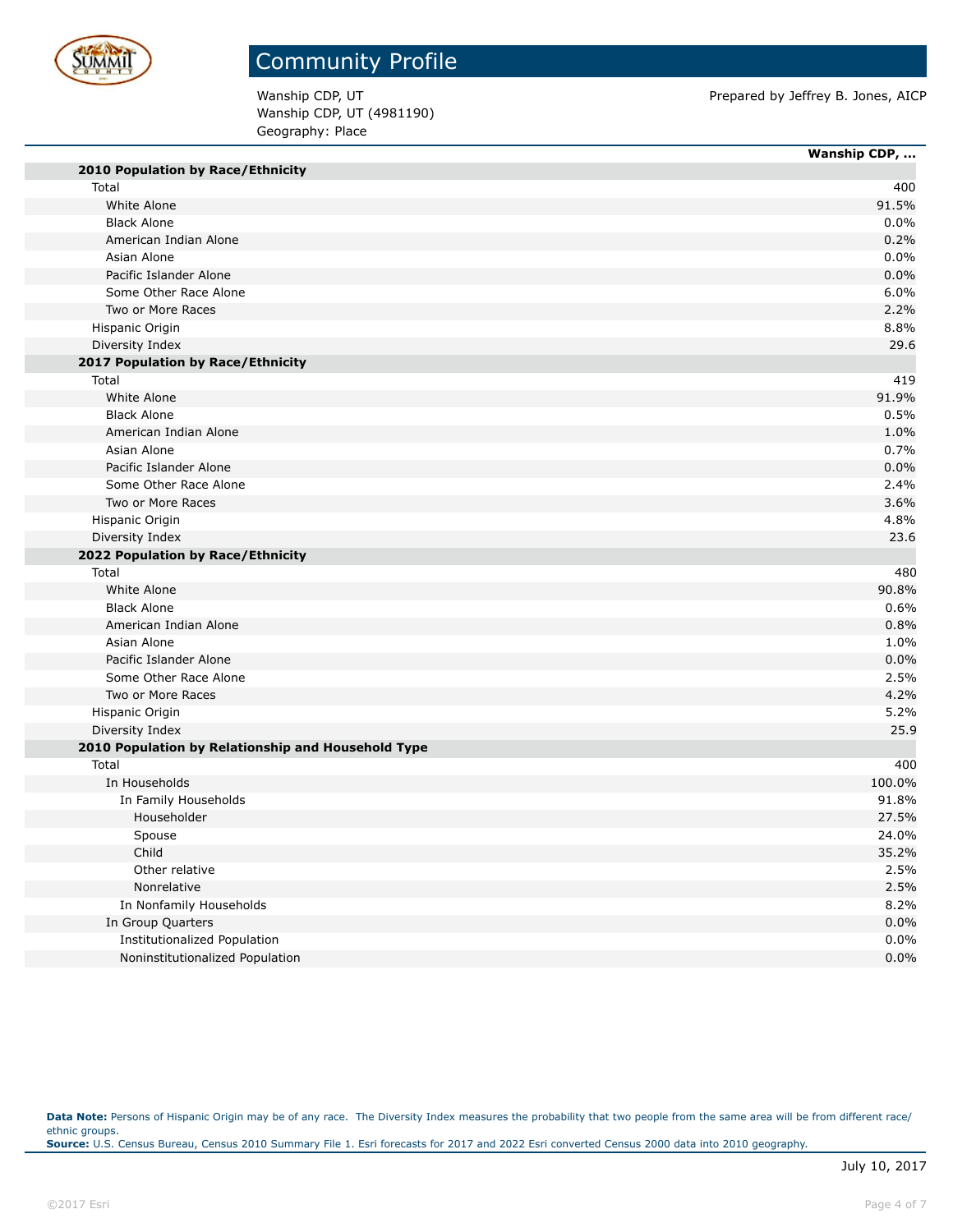

Wanship CDP, UT (4981190) Geography: Place

Wanship CDP, UT **Prepared by Jeffrey B. Jones, AICP** 

|                                               | Wanship CDP, |
|-----------------------------------------------|--------------|
| 2017 Population 25+ by Educational Attainment |              |
| Total                                         |              |
| Less than 9th Grade                           |              |
| 9th - 12th Grade, No Diploma                  |              |
| High School Graduate                          | 21.1%        |
| GED/Alternative Credential                    |              |
| Some College, No Degree                       | 25.0%        |
| Associate Degree                              |              |
| Bachelor's Degree                             | 20.4%        |
| Graduate/Professional Degree                  | 16.2%        |
| 2017 Population 15+ by Marital Status         |              |
| Total                                         |              |
| Never Married                                 | 17.6%        |
| Married                                       | 76.0%        |
| Widowed                                       |              |
| Divorced                                      |              |
| 2017 Civilian Population 16+ in Labor Force   |              |
| Civilian Employed                             | 95.0%        |
| Civilian Unemployed (Unemployment Rate)       |              |
| 2017 Employed Population 16+ by Industry      |              |
| Total                                         |              |
| Agriculture/Mining                            |              |
| Construction                                  | 13.5%        |
| Manufacturing                                 |              |
| Wholesale Trade                               |              |
| Retail Trade                                  |              |
| Transportation/Utilities                      |              |
| Information                                   |              |
| Finance/Insurance/Real Estate                 |              |
| <b>Services</b>                               | 47.9%        |
| <b>Public Administration</b>                  |              |
| 2017 Employed Population 16+ by Occupation    |              |
| Total                                         |              |
| <b>White Collar</b>                           | 56.7%        |
| Management/Business/Financial                 | 15.5%        |
| Professional                                  | 19.6%        |
| Sales                                         |              |
| Administrative Support                        | 11.9%        |
| Services                                      | 17.5%        |
| <b>Blue Collar</b>                            | 25.8%        |
| Farming/Forestry/Fishing                      |              |
| Construction/Extraction                       | 11.9%        |
| Installation/Maintenance/Repair               |              |
| Production                                    |              |
| Transportation/Material Moving                |              |
| 2010 Population By Urban/ Rural Status        |              |
| <b>Total Population</b>                       |              |
| Population Inside Urbanized Area              |              |
| Population Inside Urbanized Cluster           |              |
| Rural Population                              | 100.0%       |
|                                               |              |

**Source:** U.S. Census Bureau, Census 2010 Summary File 1. Esri forecasts for 2017 and 2022 Esri converted Census 2000 data into 2010 geography.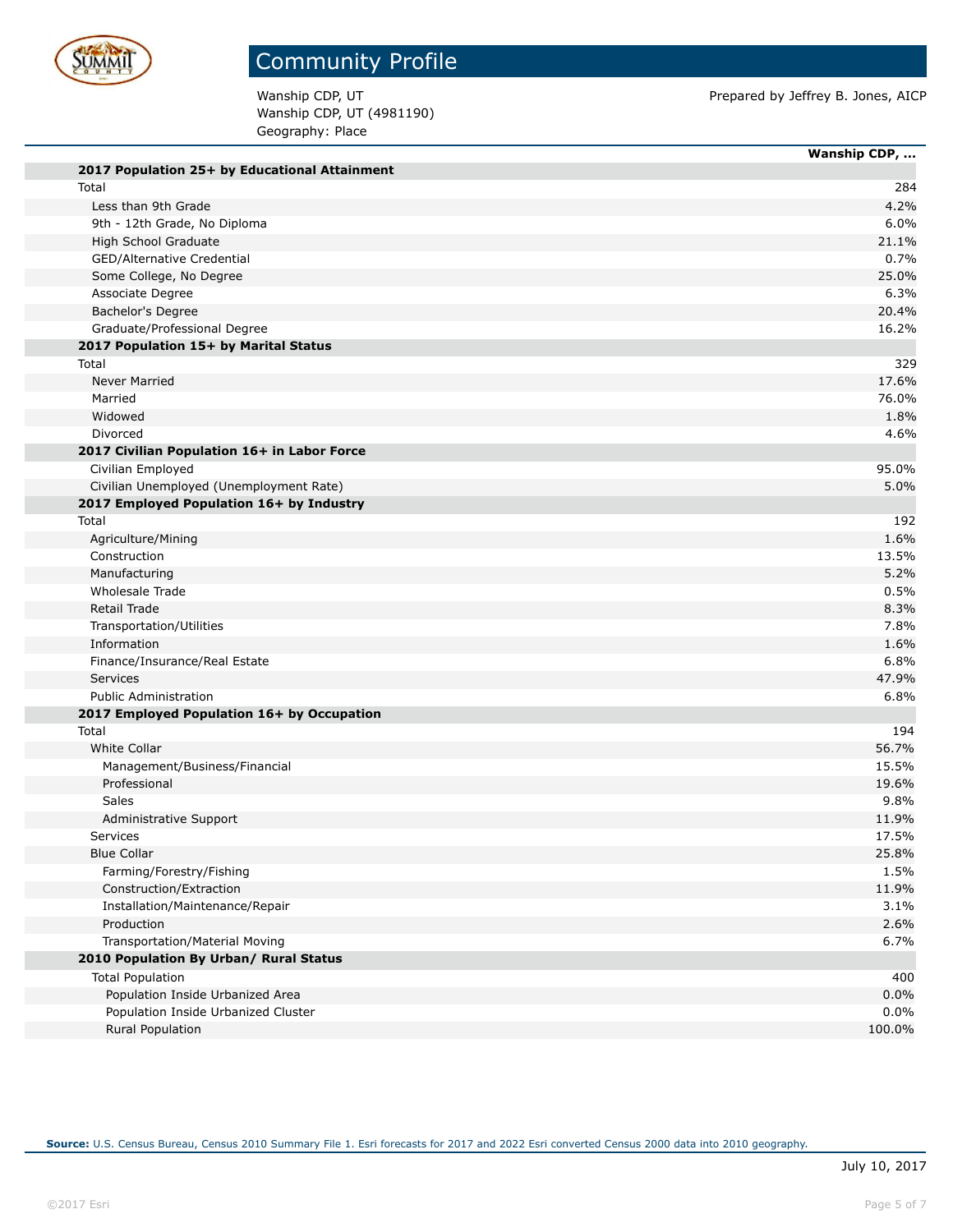

Wanship CDP, UT (4981190) Geography: Place

Wanship CDP, UT **Prepared by Jeffrey B. Jones, AICP** Prepared by Jeffrey B. Jones, AICP

|                                               | Wanship CDP, |
|-----------------------------------------------|--------------|
| 2010 Households by Type                       |              |
| Total                                         | 138          |
| Households with 1 Person                      | 16.7%        |
| Households with 2+ People                     | 83.3%        |
| Family Households                             | 79.7%        |
| Husband-wife Families                         | 69.6%        |
| With Related Children                         | 26.1%        |
| Other Family (No Spouse Present)              | 10.1%        |
| Other Family with Male Householder            | 3.6%         |
| With Related Children                         | 3.6%         |
| Other Family with Female Householder          | 6.5%         |
| With Related Children                         | 4.3%         |
| Nonfamily Households                          | 3.6%         |
|                                               |              |
| All Households with Children                  | 34.1%        |
|                                               |              |
| Multigenerational Households                  | 3.6%         |
| Unmarried Partner Households                  | 5.8%         |
| Male-female                                   | 4.3%         |
| Same-sex                                      | 1.4%         |
| 2010 Households by Size                       |              |
| Total                                         | 138          |
| 1 Person Household                            | 16.7%        |
| 2 Person Household                            | 42.0%        |
| 3 Person Household                            | 13.0%        |
| 4 Person Household                            | 13.8%        |
| 5 Person Household                            | 3.6%         |
| 6 Person Household                            | 5.8%         |
| 7 + Person Household                          | 5.1%         |
| 2010 Households by Tenure and Mortgage Status |              |
| Total                                         | 138          |
| Owner Occupied                                | 83.3%        |
| Owned with a Mortgage/Loan                    | 54.3%        |
| Owned Free and Clear                          | 29.0%        |
| Renter Occupied                               | 16.7%        |
| 2010 Housing Units By Urban/ Rural Status     |              |
| <b>Total Housing Units</b>                    | 164          |
| Housing Units Inside Urbanized Area           | 0.0%         |
| Housing Units Inside Urbanized Cluster        | 0.0%         |
| <b>Rural Housing Units</b>                    | 100.0%       |

Data Note: Households with children include any households with people under age 18, related or not. Multigenerational households are families with 3 or more parentchild relationships. Unmarried partner households are usually classified as nonfamily households unless there is another member of the household related to the householder. Multigenerational and unmarried partner households are reported only to the tract level. Esri estimated block group data, which is used to estimate polygons or non-standard geography.

**Source:** U.S. Census Bureau, Census 2010 Summary File 1. Esri forecasts for 2017 and 2022 Esri converted Census 2000 data into 2010 geography.